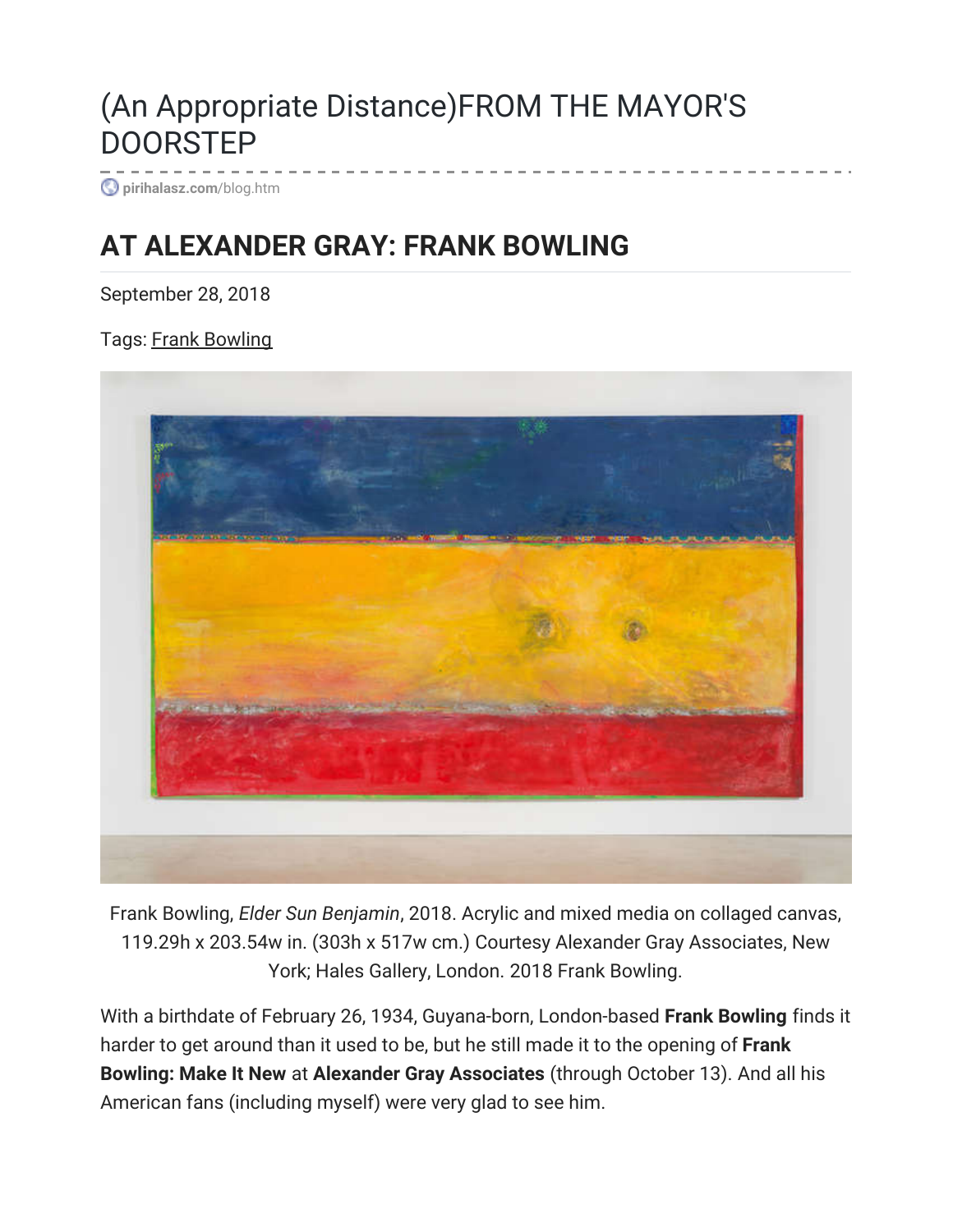His show consists of only nine paintings, but all were made in the past three years. And all combine the abstraction he has practiced since the 1970s with innovations he has developed since the 1990s. The results are highly likeable.

Six of the nine are only medium-sized, and have for their central image a series of cloudy but radiant forms. Two of these stood out for me: Paul Hedges Gift of Unraveling Silk (2017) and Regatta (2017).

More challenging were two tall, narrow canvases. Each about 5 feet tall and 3 feet wide, they are entitled Drift I and Drift II (both 2017). In both cases, a series of broad but hardedged horizontal bands of color underlie a rich vertical narrow centerpiece of poured paint.

The principal difference between the two, on the night that I attended the opening, was that Drift II was hung so that the poured paint coursed down from the top of the canvas to the bottom, whereas Drift I was hung so that the poured paint coursed up from the bottom of the canvas to the top.

For me, Drift I worked better, with the poured paint looking more like a fountain or a plant than a waterfall. I liked the pale, silvery colors of the pour better, and the colors of the underlying stripes, too with black, baby-blue, yellows and greens intermingled.

One reviewer seemed to think these stripes are reminiscent of **Gene Davis**. But Davis was best known for his vertical stripes. To the extent that any indebtedness is involved, Id see **Kenneth Noland** instead on Bowlings artistic family tree --- Nolands stripes were horizontal, though mostly narrower than Bowlings. And the real novelty of Bowlings concept is combining the hard-edged with the painterly.

The most impressive piece in this show is Elder Sun Benjamin (2018). It is also far and away the biggest painting there, measuring about ten feet high by fifteen feet wide. And the choice of the colors for its three broad horizontal bands blue, yellow and red -- takes us back to Bowlings youth.

This was when one of his most famous canvases consisted of three vertical bands of green, yellow and red with a map of South America stenciled on it. Its title was Whos Afraid of Barney Newman? (1968), and it in turn referred, not only to his Guyanese heritage, but also to those equally if not more famous paintings done in the later 1960s by **Barnett Newman** and entitled Whos Afraid of Red, Yellow and Blue?

Elder Sun Benjamin incorporates both Bowlings earlier thinking and his more recent way of making pictures. It is an image painted on one large canvas, but collaged onto a slightly larger one and decorated around the edges of the stripes and the edges of the central piece with little stenciled images.